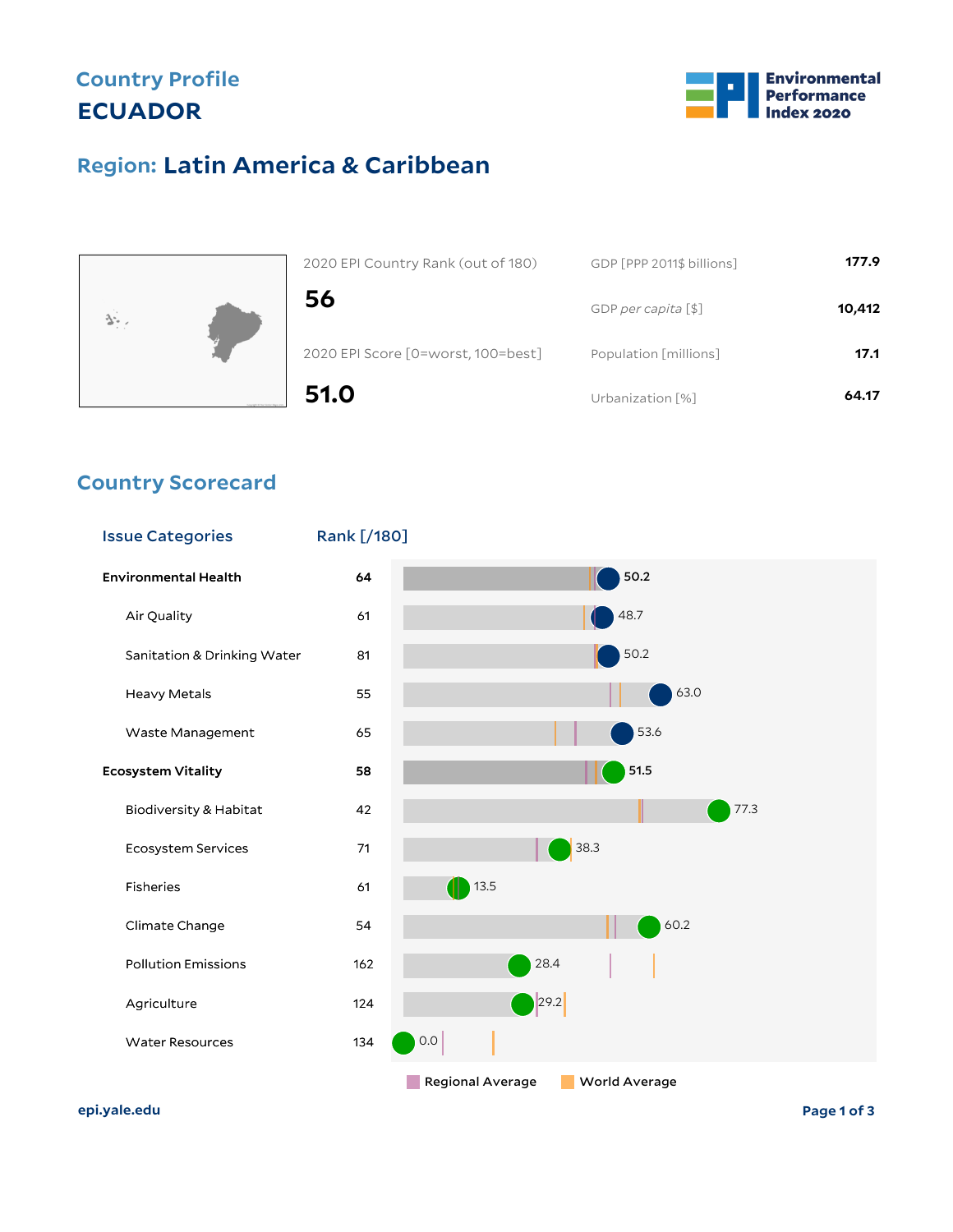# **ECUADOR Country Profile**



## **Latin America & Caribbean Region:**

|                                                     | <b>Rank</b>  | <b>EPI Score</b> | 10-Year<br>Change        | <b>Regional</b><br>Rank | <b>Regional</b><br><b>Average</b> |
|-----------------------------------------------------|--------------|------------------|--------------------------|-------------------------|-----------------------------------|
| Environmental Performance Index                     | 56           | 51               | $+3.9$                   | 7                       | 45.6                              |
|                                                     |              |                  |                          |                         |                                   |
| <b>Environmental Health</b>                         | 64           | 50.2             | $+5.1$                   | 12                      | 46.8                              |
| Air Quality                                         | 61           | 48.7             | $+4.9$                   | 14                      | 46.9                              |
| Household solid fuels                               | 72           | 50               | $+8.4$                   | 13                      | 48.0                              |
| $PM_{2.5}$ exposure                                 | 66           | 46.2             | $+4.2$                   | 14                      | 44.3                              |
| Ozone exposure                                      | 26           | 66               | $-14.1$                  | 12                      | 65.7                              |
| <b>Sanitation &amp; Drinking Water</b>              | 81           | 50.2             | $+6.2$                   | $10$                    | 47.0                              |
| Unsafe sanitation                                   | 76           | 55.7             | $+8.3$                   | 11                      | 52.0                              |
| Unsafe drinking water                               | 83           | 46.5             | $+4.7$                   | 11                      | 43.6                              |
| Heavy Metals / Lead exposure                        | 55           | 63               | $+5.2$                   | $\overline{7}$          | 50.8                              |
| Waste Management / Controlled solid waste           | 65           | 53.6             | $\qquad \qquad -$        | 13                      | 42.2                              |
| <b>Ecosystem Vitality</b>                           | 58           | 51.5             | $+3.1$                   | $\overline{6}$          | 44.7                              |
| <b>Biodiversity &amp; Habitat</b>                   | 42           | 77.3             | $+4.5$                   | 6                       | 58.4                              |
| Terrestrial biomes (nat'l)                          | 65           | 91               | $+13.3$                  | 10                      | 73.3                              |
| Terrestrial biomes (global)                         | 91           | 77.4             | $+4.8$                   | 18                      | 71.4                              |
| Marine protected areas                              | $\mathbf{1}$ | 100              | $\qquad \qquad -$        | 1                       | 31.7                              |
| Protected Areas Representativeness Index            | 41           | 47.4             | $+16.2$                  | 21                      | 52.4                              |
| Species Habitat Index                               | 122          | 74.3             | $-20.0$                  | 11                      | 62.6                              |
| Species Protection Index                            | 110          | 66.1             | $+14.4$                  | 15                      | 67.3                              |
| Biodiversity Habitat Index                          | 112          | 48.9             | $-1.3$                   | 19                      | 52.6                              |
| <b>Ecosystem Services</b>                           | 71           | 38.3             | $-0.5$                   | 8                       | 32.6                              |
| Tree cover loss                                     | 57           | 38.6             | $+0.6$                   | $\overline{7}$          | 30.3                              |
| Grassland loss                                      | 157          | 36.2             | $-25.7$                  | 29                      | 59.4                              |
| Wetland loss                                        | 140          | 34.4             | $+4.2$                   | 25                      | 49.6                              |
| <b>Fisheries</b>                                    | 61           | 13.5             | $+1.6$                   | 15                      | 13.4                              |
| <b>Fish Stock Status</b>                            | 60           | 9                | $+3.1$                   | 11                      | 9.2                               |
| Marine Trophic Index                                | 51           | 18               | $\qquad \qquad -$        | 11                      | 15.5                              |
| Fish caught by trawling                             | O            | 0                | -                        | 11                      | 15.1                              |
| Climate Change                                      | 54           | 60.2             | $+11.5$                  | $\overline{7}$          | 51.7                              |
| $CO2$ growth rate                                   | 73           | 45.7             | $+16.1$                  | 15                      | 44.8                              |
| CH <sub>4</sub> growth rate                         | 35           | 97.4             | $+15.9$                  | 3                       | 65.2                              |
| F-gas growth rate                                   | 63           | 89.7             | $+18.3$                  | 10                      | 90.2                              |
| $N2O$ growth rate                                   | 29           | 82               | $+17.6$                  | 4                       | 58.1                              |
| Black Carbon growth rate                            | 135          | 34.7             | $-65.3$                  | 18                      | 45.5                              |
| CO <sub>2</sub> from land cover                     | 73           | 55.5             |                          | 21                      | 61.3                              |
| Greenhouse gas intensity growth rate                | 60           | 56.1             | $+14.7$                  | 6                       | 39.1                              |
| Greenhouse gas emissions per capita                 | 90           | 55.9             | $+1.0$                   | 17                      | 50.8                              |
| <b>Pollution Emissions</b>                          | 162          | 28.4             | $-59.7$                  | 28                      | 50.5                              |
| $SO2$ growth rate                                   | 164          | 25.2             | $-67.5$                  | 28                      | 55.7                              |
| $NOx$ growth rate                                   | 140          | 31.6             | $-51.9$                  | 23                      | 45.3                              |
| Agriculture / Sustainable Nitrogen Management Index | 124          | 29.2             | $+4.1$                   | 13                      | 32.7                              |
| Water Resources / Wastewater treatment              | 134          | $\circ$          | $\overline{\phantom{0}}$ | 28                      | 9.7                               |

**Note:** three largest increases in green and three largest decreases in red. "–" indicates no change.

#### **epi.yale.edu Page 2 of 3**